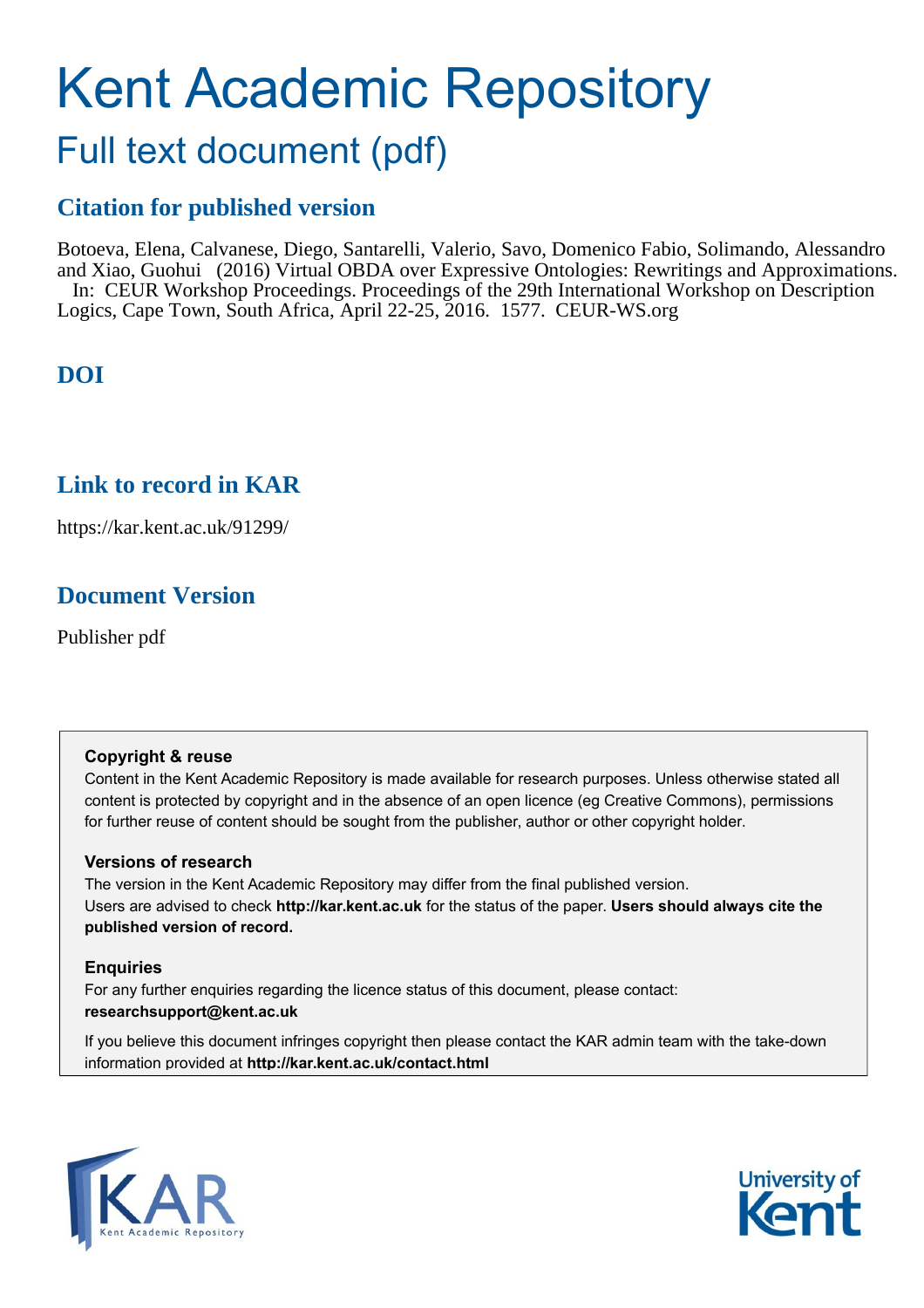# Virtual OBDA over Expressive Ontologies: Rewritings and Approximations?

E. Botoeva<sup>1</sup>, D. Calvanese<sup>1</sup>, V. Santarelli<sup>2</sup>, D. F. Savo<sup>2</sup>, A. Solimando<sup>3</sup>, and G. Xiao<sup>1</sup>

<sup>1</sup> Free University of Bozen-Bolzano, Italy, *lastname*@inf.unibz.it

<sup>2</sup> Sapienza Università di Roma, Italy, *lastname*@dis.uniroma1.it

 $3$  DIBRIS, University of Genova, Italy, alessandro.solimando@unige.it

Abstract. In this paper we extend virtual OBDA to more expressive ontology languages than that of  $DL\text{-}Lite_{\mathcal{R}}$ , which is the logic underpinning the W3C ontology language OWL 2. We achieve this by relying on two well-known mechanisms, namely conservative rewriting and approximation, and compiling some of the domain semantics into OBDA mappings.

#### 1 Introduction

Ontology-Based Data Access (OBDA) is a popular paradigm that enables end users to access data sources through an ontology, abstracting away low-level details of the data sources themselves. The ontology provides a high-level description of the domain of interest, and is semantically linked to the data sources by means of a set of mapping assertions [7, 16]. Typically, the data sources are represented as relational data, the ontology is a set of logical axioms over concepts and roles, and each mapping assertion relates an SQL query over the database to a concept or role of the ontology.

Making OBDA work efficiently over large amounts of data, requires that query answering over the ontology is *first-order (FO)-rewritable*<sup>1</sup> [8, 1], which in turn limits the expressiveness of the ontology language, and the degree of detail with which the domain of interest can be captured. The current language of choice for OBDA is  $DL\text{-}Life_R$ , the logic underlying OWL 2 QL [24], which has been specifically designed to ensure FOrewritability of query answering. Hence, it does not allow one to express disjunctive information, or any form of recursion on the data (e.g., as resulting from qualified existentials on the left-hand side of concept inclusions), since using such constructs in general causes the loss of FO-rewritability [9]. For this reason, in many situations the expressive power of  $DL\text{-}Life_{\mathcal{R}}$  is too restricted to capture real-world scenarios.

The aim of this work is to overcome these limitations of  $DL\text{-}Lie_R$  by allowing the use of additional constructs in the ontology. To be able to exploit the added value coming from OBDA in real-world settings, an important requirement is the efficiency of query answering, achieved through a rewriting-based approach. This is only possible for ontology languages that are FO-rewritable. Two general mechanisms that have

 $*$  This paper is an abridged version of [5].

<sup>&</sup>lt;sup>1</sup> Recall that FO queries constitute the core of SQL.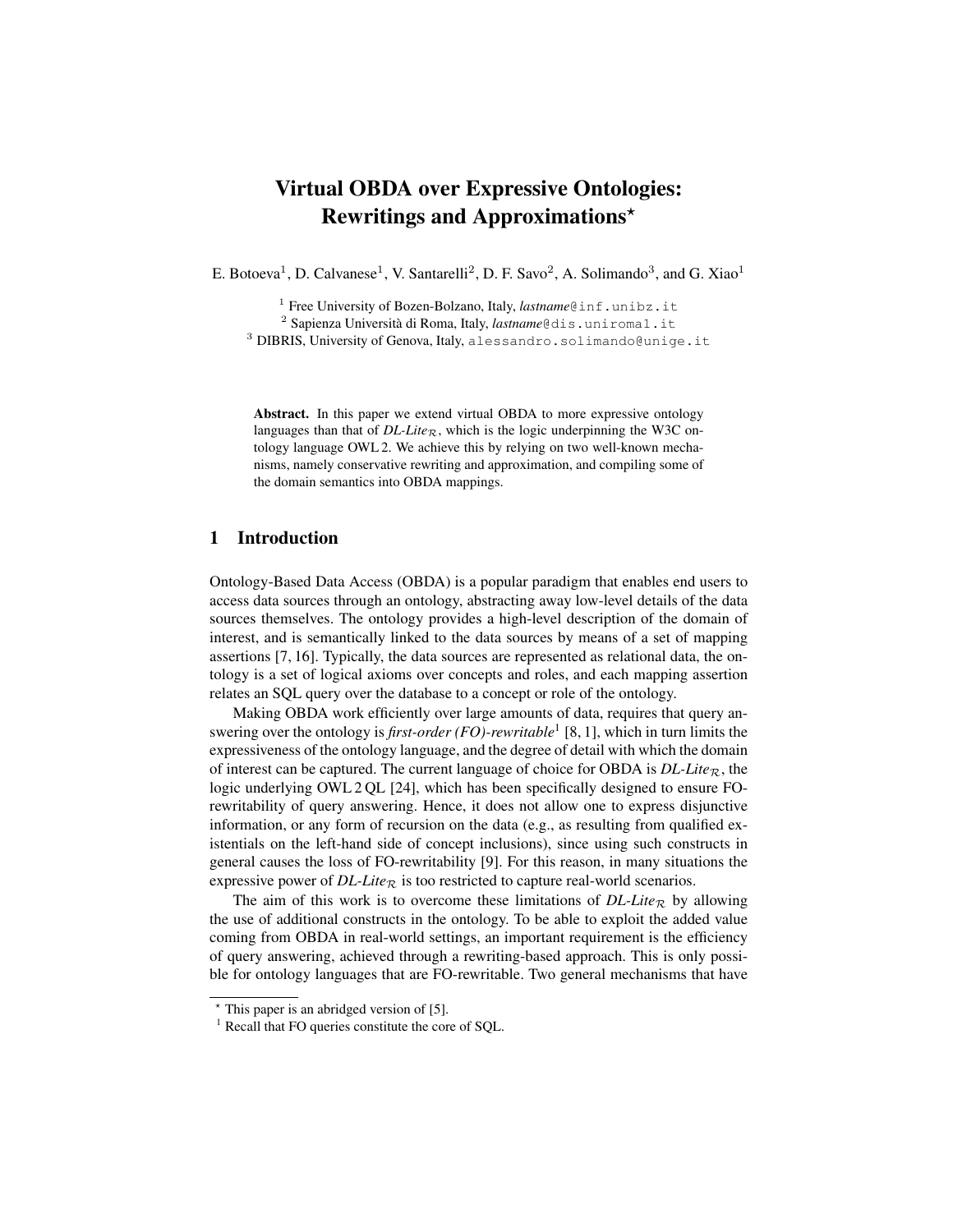been proposed to cope with computational complexity coming from high expressiveness of ontology languages, and that allow one to regain FO-rewritability, are conservative rewriting [20] and approximation [26, 10]. In the former, an ontology in a powerful language is rewritten, when possible, into an equivalent one in a restricted language, while in the latter it is approximated, thus losing part of its semantics.

In this work, we significantly extend the practical impact of both approaches by bringing into the picture *the mapping*, an essential component of OBDA that has been ignored so far. Indeed, it is a fairly expressive component of an OBDA system, since it allows one to make use of arbitrary SQL (hence FO) queries to relate the content of the data source to the elements of the ontology. Hence, a natural question is how one can use the mapping component to capture as much as possible additional domain semantics, resulting in better approximations or more cases where conservative rewritings are possible, while maintaining a  $DL\text{-}Lie_R$  ontology.

We illustrate how this can be done on an example. Consider a bank domain, where we can specify that a checking account in the name of a person is a simple account by means of the axiom CAcc  $\Box$  ∃inNameOf.Person  $\Box$  SAcc. Further, assume that the information about the accounts and their owners is stored in a database  $D$ , and that the predicates CAcc, inNameOf, and Person are connected to  $D$  respectively via the mapping assertions  $\mathfrak{sd}_1(x) \rightsquigarrow \mathsf{CAcc}(x)$ ,  $\mathfrak{sd}_2(x, y) \rightsquigarrow \mathsf{inNameOf}(x, y)$  and  $\mathfrak{sd}_3(x) \rightsquigarrow$ Person(x), where each  $\mathfrak{sd}_i$  is an SQL query over  $\mathcal D$ . Then this non- $DL\text{-}Lie_{\mathcal{R}}$  axiom can be encoded by adding the assertion  $\mathfrak{sdl}_1(x) \bowtie \mathfrak{sdl}_2(x,y) \bowtie \mathfrak{sdl}_3(y) \rightsquigarrow$  SAcc $(x)$  to the mapping. This assertion connects  $D$  directly to the ontology term SAcc by making use of a join of the SQL queries in the original mapping. We observe that the resulting mapping, together with the ontology in which the non- $DL\text{-}Lie_R$  axiom has been removed, constitutes a conservative rewriting of the original OBDA specification.

In this paper, we elaborate on this idea, by introducing a novel *framework for rewriting and approximation of OBDA specifications*. Specifically, we provide a notion of *rewriting* based on *query inseparability* of OBDA specifications [3]. To deal with those cases where it is not possible to rewrite the OBDA specification into a query inseparable one whose ontology is in  $DL\text{-}Life_R$ , we give a notion of *approximation* that is sound for query answering. We develop techniques for rewriting and approximation of OBDA specifications based on compiling the extra expressiveness into the mappings. We target rather expressive ontology languages, and for Horn- $\text{ALCHIQ}$ , a Horn fragment of OWL 2, we study decidability of existence of OBDA rewritings, and techniques to compute them when they exist, and to approximate them, otherwise.

We have implemented our techniques in a prototype system called ONTOPROX, which exploits functionalities provided by the ONTOP [27] and CLIPPER systems [14] to rewrite or approximate an OBDA specification expressed in Horn- $\mathcal{SHIQ}$  to one that can be directly processed by any OBDA system. We have evaluated ONTOPROX over synthetic and real OBDA instances against *(i)* the default ONTOP behavior, *(ii)* local semantic approximation (LSA), *(iii)* global semantic approximation (GSA), and *(iv)* CLIP-PER over materialized ABoxes. Using ONTOPROX, for a few queries we have been able to obtain more answers (in fact, complete answers, as confirmed by CLIPPER). However, for many queries ONTOPROX showed no difference with respect to the default ONTOP behavior. One reason for this is that in the considered real-world scenario, the mapping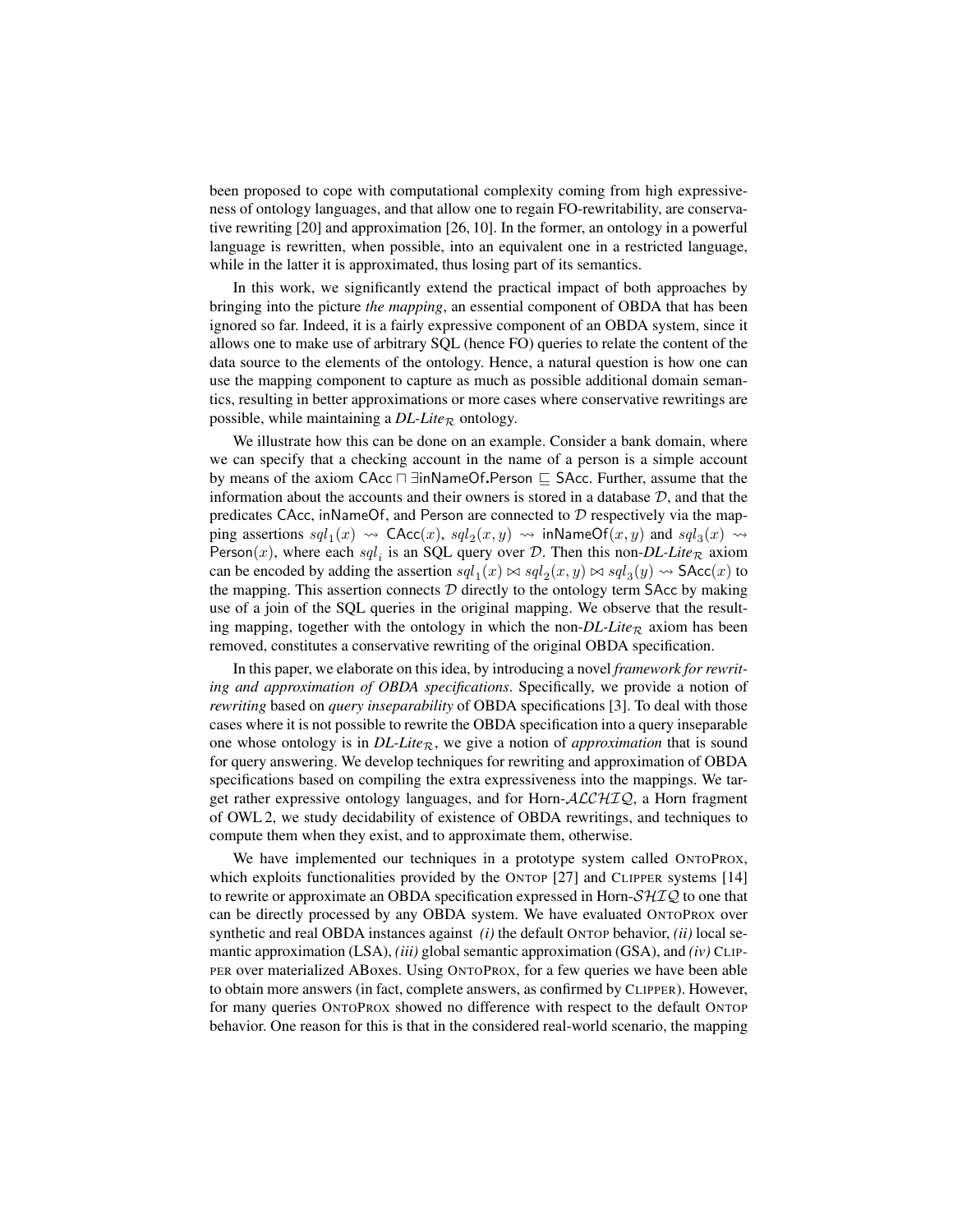designers put significant effort to manually create complex mappings that overcome the limitations of  $DL\text{-}Lie_R$ . Essentially they followed the principle of the technique presented here, producing an OBDA specification that was already "complete" by design.

The observations above immediately suggest a significant practical value of our approach, which can be used to facilitate the design of new OBDA specifications for existing expressive ontologies: instead of a manual compilation, which is cumbersome, error-prone, and difficult to maintain, mapping designers can write straightforward mappings, and the resulting OBDA specification can then be automatically transformed into a  $DL\text{-}Lie_R$  OBDA specification with rich mappings.

Omitted proofs can be found in the extended version of this paper [4].

#### 2 Preliminaries

#### 2.1 Ontologies

We assume to have the following pairwise disjoint countably infinite alphabets:  $N_c$  of *concept names*,  $N_R$  of *role names*, and  $N_I$  of constants (also called *individuals*). We consider ontologies expressed in Description Logics (DLs). Here we present the logics Horn- $ALCHIQ$ , the Horn fragment of  $SHIQ$  without role transitivity, and *DL-Lite*<sub>R</sub>, for which we develop some of the technical results in the paper. However, the general approximation framework is applicable to any OWL 2 fragment.

A Horn- $ALCHIQ$  TBox in normal form [18, 14] is a finite set of axioms of the following forms: *concept inclusions* (*CIs*)  $\prod_i A_i \sqsubseteq C$ , *role inclusions* (*RIs*)  $R_1 \sqsubseteq R_2$ , and *role disjointness* axioms  $R_1 \sqcap R_2 \sqsubseteq \bot$ , where A,  $A_i$  denote concept names,  $R$ ,  $R_1$ ,  $R_2$  denote role names P or their inverses  $P^-$ , and C denotes a concept of the form  $\perp$ , A,  $\exists R.A, \forall R.A$ , or  $\leq 1 R.A$ . For an inverse role  $R = P^-$ , we use  $R^-$  to denote  $P \perp \perp$ denotes the empty concept/role. A  $DL\text{-}Life_R$  TBox is a finite set of axioms of the form  $B_1 \subseteq B_2, B_1 \sqcap B_2 \subseteq \bot, R_1 \sqsubseteq R_2$ , and  $R_1 \sqcap R_2 \sqsubseteq \bot$ , where  $B_i$  denotes a concept of the form A or  $\exists R.\top$ . In what follows, for simplicity we write  $\exists R$  instead of  $\exists R.\top$ , we use N to denote either a concept or a role name, and assume that all TBoxes are in normal form.

An *ABox* is a finite set of *membership assertions* of the form  $A(c)$  or  $P(c, c')$ , where  $c, c' \in \mathbb{N}_1$ . For a DL  $\mathcal{L}$ , an  $\mathcal{L}\text{-}ontology$  is a pair  $\mathcal{O} = \langle \mathcal{T}, \mathcal{A} \rangle$ , where  $\mathcal{T}$  is an  $\mathcal{L}\text{-}TBox$  and A is an ABox. A *signature*  $\Sigma$  is a finite set of concept and role names. An ontology  $\mathcal O$ is said to be defined over (or simply, *over*)  $\Sigma$  if all the concept and role names occurring in it belong to  $\Sigma$  (and likewise for TBoxes, ABoxes, concept inclusions, etc.). When  $\tau$ is over  $\Sigma$ , we denote by sig(T) the subset of  $\Sigma$  actually occurring in T. Moreover we denote with  $Ind(A)$ , the set of individuals appearing in A.

The semantics, models, and the notions of satisfaction and consistency of ontologies are defined in the standard way. We only point out that we adopt the *Unique Name Assumption* (UNA), and for simplicity we also assume to have *standard names*, i.e., for every interpretation  $\mathcal I$  and every constant  $c \in \mathsf{N}_1$  interpreted by  $\mathcal I$ , we have that  $c^{\mathcal I}=c$ .

#### 2.2 OBDA and Mappings

Let S be a relational schema over a countably infinite set  $N<sub>S</sub>$  of database predicates. For simplicity, we assume to deal with plain relational schemas without constraints,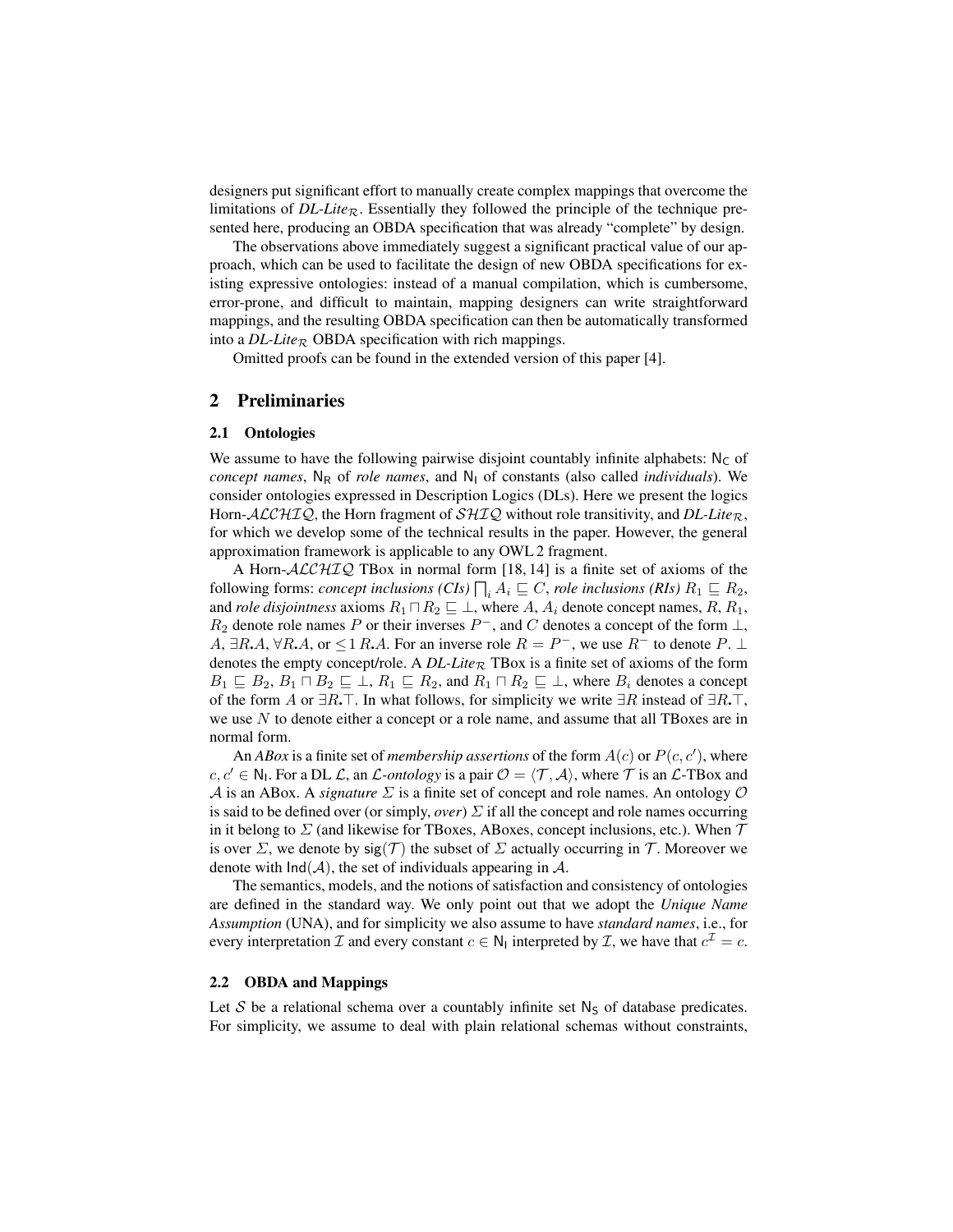and with database instances that directly store abstract objects (as opposed to values). So, a database instance D of S is a set of ground atoms over the predicates in  $N<sub>S</sub>$  and the constants in N<sub>1</sub>.<sup>2</sup> Queries over S are expressed in SQL. We use  $\varphi(x)$  to denote that query  $\varphi$  has  $x = x_1, \ldots, x_n$  as *free* (i.e., answer) variables, where *n* is the arity of  $\varphi$ . Given a database instance D of S and a query  $\varphi$  over S, ans $(\varphi, \mathcal{D})$  denotes the set of tuples of constants in N<sub>I</sub> computed by evaluating  $\varphi$  over D.

In OBDA, one provides access to an (external) database through an ontology TBox, which is connected to the database by means of a mapping. Given a source schema S and a TBox T, a (GAV) *mapping assertion* between S and T has the form  $\varphi(x) \rightarrow$  $A(x)$  or  $\varphi'(x, x') \rightsquigarrow P(x, x')$ , where A and P are respectively concept and role names, and  $\varphi(x)$ ,  $\varphi'(x, x')$  are arbitrary (SQL) queries expressed over S, called *source queries*. Intuitively, given a database instance D of S and a mapping assertion  $m = \varphi(x) \rightsquigarrow$  $A(x)$ , the instances of the concept A generated by m from D is the set ans( $\varphi$ , D); similarly for a mapping assertion  $\varphi(x, x') \rightsquigarrow P(x, x')$ .

An *OBDA specification* is a triple  $P = \langle T, M, S \rangle$ , where T is a DL TBox, S is a relational schema, and  $M$  is a finite set of mapping assertions. Without loss of generality, we assume that all concept and role names appearing in  $M$  are contained in  $sig(\mathcal{T})$ . An *OBDA instance* is a pair  $\langle \mathcal{P}, \mathcal{D} \rangle$ , where  $\mathcal P$  is an OBDA specification, and  $\mathcal D$ is a database instance of S. The semantics of the OBDA instance  $\langle \mathcal{P}, \mathcal{D} \rangle$  is specified in terms of interpretations of the concepts and roles in  $T$ . We define it by relying on the (*virtual*<sup>3</sup>) ABox  $A_{\mathcal{M},\mathcal{D}} = \{ N(o) \mid o \in ans(\varphi, \mathcal{D}) \text{ and } \varphi(\bm{x}) \leadsto N(\bm{x}) \text{ in } \mathcal{M} \}$  generated by M from D, where N is a concept or role name in T. Then, a model of  $\langle P, D \rangle$ is simply a model of the ontology  $\langle \mathcal{T}, \mathcal{A}_{\mathcal{M},\mathcal{D}} \rangle$ .

To abstract away the low-level SQL details in source queries, following [13], we split each mapping assertion  $m = \varphi(x) \rightsquigarrow N(x)$  in M into two parts. By introducing an intermediate view name  $V_m$  for the SQL query  $\varphi(x)$ , we obtain a *low-level* mapping assertion of the form  $\varphi(x) \rightsquigarrow V_m(x)$ , and a *high-level* mapping assertion of the form  $V_m(x) \rightarrow N(x)$ . Hence, in our technical development we deal only with the high-level mappings, and directly consider the intermediate views as our data sources.

#### 2.3 Query Answering

We consider conjunctive queries, which are the basic and most important querying mechanism in relational database systems and ontologies. A *conjunctive query* (CQ)  $q(x)$  over a signature  $\Sigma$  is a formula  $\exists y$ .  $\varphi(x, y)$ , where  $\varphi$  is a conjunction of atoms  $N(z)$ , such that N is a concept or role name in  $\Sigma$ , and z are variables from x and y. The set of *certain answers* to a CQ  $q(x)$  over an ontology  $\langle \mathcal{T}, \mathcal{A} \rangle$ , denoted  $cert(q, \langle T, A \rangle)$ , is the set of tuples c of elements from  $Ind(A)$  of the same length as x, such that  $q(c)$  (considered as a FO sentence) holds in every model of  $\langle \mathcal{T}, \mathcal{A} \rangle$ . We mention two more query classes. An *atomic query* (AQ) is a CQ consisting of exactly one atom whose variables are all free. A *CQ with inequalities (CQ<sup>* $\neq$ *</sup>)* is a CQ that may contain inequality atoms between the variables of the predicate atoms.

<sup>&</sup>lt;sup>2</sup> All our results easily extend to the case where objects are constructed from retrieved database values [7].

<sup>&</sup>lt;sup>3</sup> We call such an ABox 'virtual', because we are not interested in materializing its facts.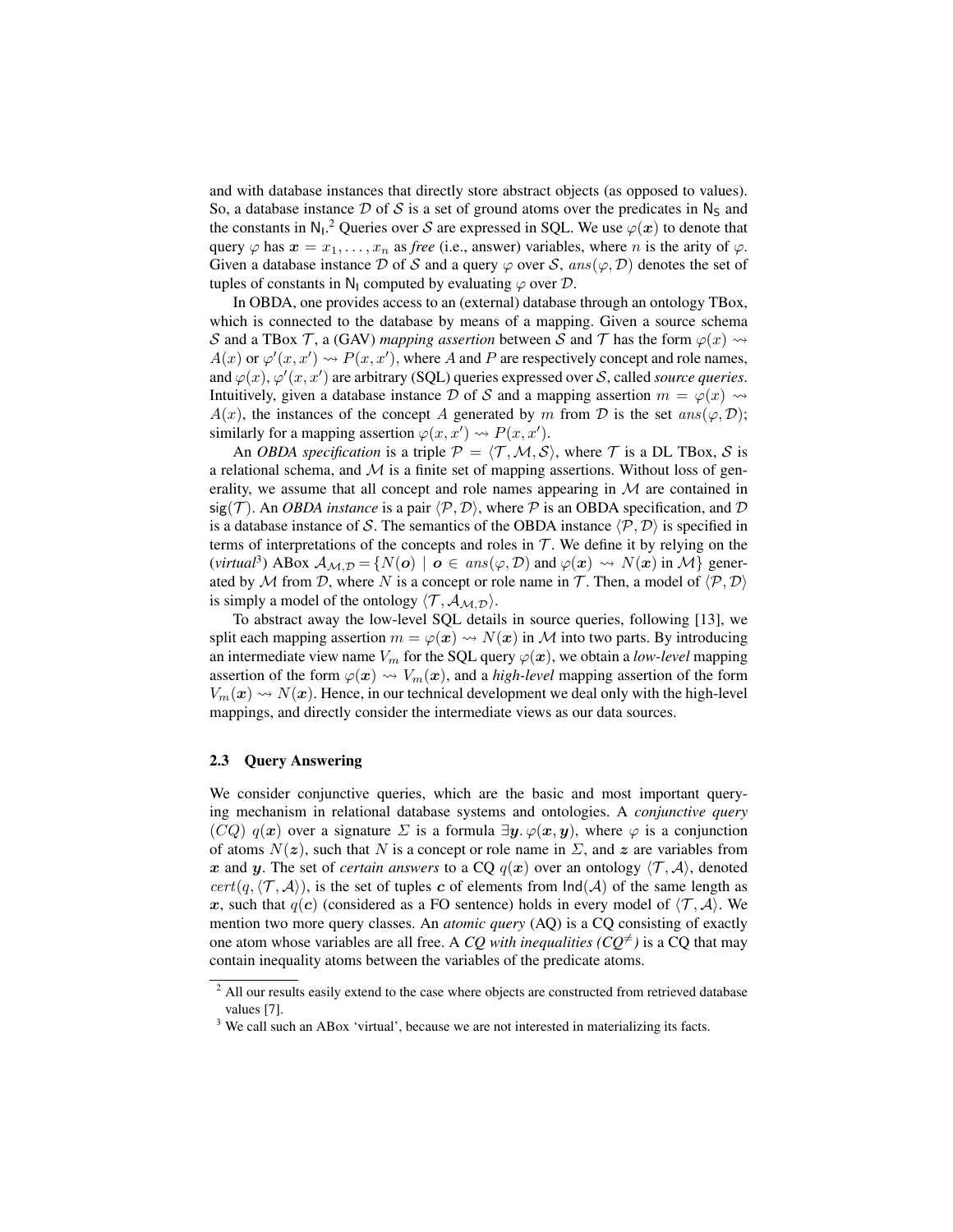Given a CQ q, an OBDA specification  $P = \langle T, M, S \rangle$  and a database instance D of S, the answer to q over the OBDA instance  $\langle P, D \rangle$ , denoted  $cert(q, P, D)$ , is defined as  $cert(q, \langle T, A_{M,D} \rangle)$ . Observe that, when D is inconsistent with P (i.e.,  $\langle P, D \rangle$  does not have a model), then  $cert(q, \mathcal{P}, \mathcal{D})$  is the set of all possible tuples of constants in  $\mathcal{A}_{\mathcal{M},\mathcal{D}}$  (of the same arity as q).

#### 3 An OBDA Rewriting Framework

We extend the notion of query inseparability of ontologies [6] to OBDA specifications. We adopt the proposal by [3], but we do not enforce preservation of inconsistency.

**Definition 1.** Let  $\Sigma$  be a signature. Two OBDA specifications  $\mathcal{P}_1 = \langle \mathcal{T}_1, \mathcal{M}_1, \mathcal{S} \rangle$  and  $\mathcal{P}_2 = \langle \mathcal{T}_2,\mathcal{M}_2,\mathcal{S}\rangle$  are  $\Sigma$ -CQ inseparable *if*  $cert(q,\mathcal{P}_1,\mathcal{D}) = cert(q,\mathcal{P}_2,\mathcal{D})$ *, for every CQ* q *over* Σ *and every database instance* D *of* S*.*

In OBDA, one must deal with the trade-off between the computational complexity of query answering and the expressiveness of the ontology language. Suppose that in an OBDA specification  $P = \langle T, M, S \rangle$ , T is expressed in an ontology language  $\mathcal L$  that does not allow efficient query answering. A possible solution is to exploit the expressive power of the mapping to compute a new OBDA specification  $\mathcal{P}' = \langle \mathcal{T}', \mathcal{M}', \mathcal{S} \rangle$  in which  $\mathcal{T}'$  is expressed in a language  $\mathcal{L}_t$  more suitable for query answering than  $\mathcal{L}$ . The aim is to encode in M' not only M but also part of the semantics of  $T$ , so that P' is query-inseparable from  $P$ . This leads to the notion of rewriting of OBDA specifications.

**Definition 2.** Let  $\mathcal{L}_t$  be an ontology language. The OBDA specification  $\mathcal{P}' =$  $\langle T', \mathcal{M}', \mathcal{S} \rangle$  *is a* CQ-rewriting *in*  $\mathcal{L}_t$  *of the OBDA specification*  $\mathcal{P} = \langle T, \mathcal{M}, \mathcal{S} \rangle$  *if*  $(i)$   $\text{sig}(\mathcal{T}) \subseteq \text{sig}(\mathcal{T}')$ ,  $(ii)$   $\mathcal{T}'$  *is an*  $\mathcal{L}_t$ -TBox, and  $(iii)$   $\mathcal{P}$  *and*  $\mathcal{P}'$  *are*  $\Sigma$ -CQ *inseparable*, *for*  $\Sigma = \text{sig}(\mathcal{T})$ *. If such*  $\mathcal{P}'$  *exists, we say that*  $\mathcal{P}$  *is* CQ-rewritable into  $\mathcal{L}_t$ *.* 

We observe that the new OBDA specification can be defined over a signature that is an extension of that of the original TBox. This is specified by condition *(i)*. In condition *(ii)*, we impose that the new ontology is specified in the target language  $\mathcal{L}_t$ . Finally, condition *(iii)* imposes that the OBDA specifications cannot be distinguished by CQs over the original TBox. Note that the definition allows for changing the ontology and the mappings, but not the source schema, accounting for the fact that the data sources might not be under the control of the designer of the OBDA specification.

As expected, it is not always possible to obtain a CQ-rewriting of  $\mathcal P$  in an ontology language  $\mathcal{L}_t$  that allows for efficient query answering. Indeed, the combined expressiveness of  $\mathcal{L}_t$  with the new mappings might not be sufficient to simulate query answering over  $P$  without loss. In these cases, we can resort to approximating query answers over  $P$  in a *sound* way, which means that the answers to queries posed over the new specification are contained in those produced by querying  $P$ . Hence, we say that the OBDA specification  $\mathcal{P}' = \langle \mathcal{T}', \mathcal{M}', \mathcal{S} \rangle$  is a *sound CQ-approximation* in  $\mathcal{L}_t$  of the OBDA specification  $P = \langle T, M, S \rangle$  if  $P'$  satisfies *(i)*, *(ii)*, and  $cert(q, P', D) \subseteq cert(q, P, D)$ , for each CQ q over  $sig(\mathcal{T})$  and for each instance D of S.

Next, we study CQ-rewritability of OBDA specifications into  $DL\text{-}Lie_R$ , developing suitable techniques.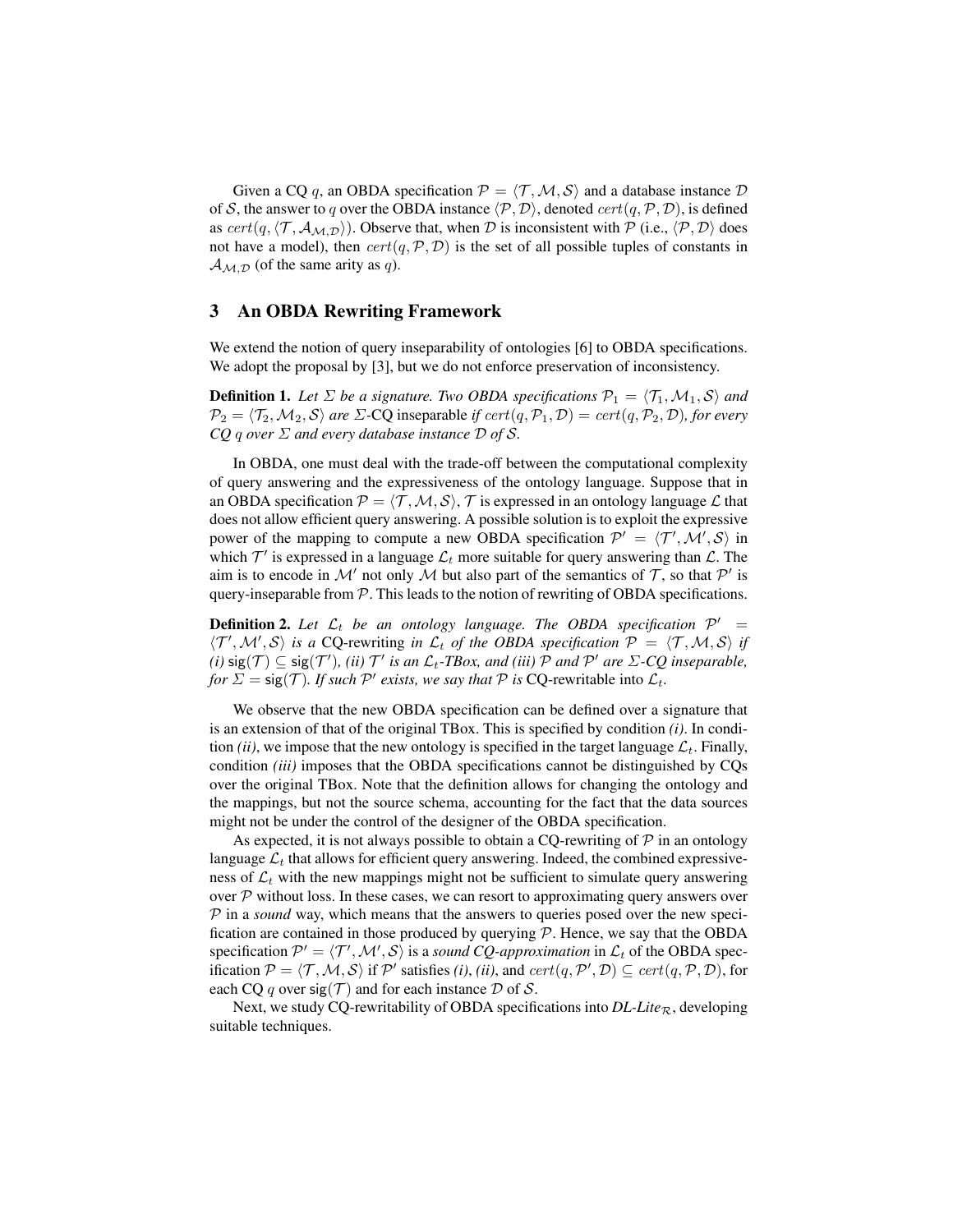#### 4 Rewriting OBDA Specifications

In this section, we develop our OBDA rewriting technique, which relies on Datalog rewritings of the TBox (and mappings). Recall that a *Datalog program* (with inequalities) is a finite set of definite *Horn* clauses *without* functions symbols, i.e., rules of the form head  $\leftarrow \varphi$ , where  $\varphi$  is a finite non-empty list of predicate atoms and guarded inequalities called the body of the rule, and head is an atom, called the head of the rule, all of whose variables occur in the body. The predicates that occur in rule heads are called *intensional* (IDB), the other predicates are called *extensional* (EDB).

#### 4.1 ET-mappings

Now, we extend the notion of T-mappings introduced by [27], and define the notion of an ET-mapping that results from compiling into the mapping the expressiveness of ontology languages that are Datalog rewritable, as introduced below.

We first introduce notation we need. Let  $\Pi$  be a Datalog program and  $N$  an IDB predicate. For a database  ${\cal D}$  over the EDB predicates of  $\Pi,$  let  $N^i_H({\cal D})$  denote the set of facts about N that can be deduced from D by at most  $i \geq 1$  applications of the rules in *Π*, and let  $N_{\Pi}^{\infty}(\mathcal{D}) = \bigcup_{i \geq 1} N_{\Pi}^{i}(\mathcal{D})$ . It is known that the predicate  $N_{\Pi}^{\infty}(\cdot)$  defined by N in  $\Pi$  can be characterized by a possibly infinite union of CQ<sup> $\neq$ </sup>s [11], i.e., there exist  $\mathsf{CQ}^{\neq{}}s\,\varphi_{0}^{N},\varphi_{1}^{N},\ldots$  such that  $N_{\varPi}^{\infty}(\mathcal{D})=\bigcup_{i\geq0}\{N(\bm{a})\mid \bm{a}\in ans(\varphi_{i}^{N},\mathcal{D})\},$  for every  $\mathcal{D}.$ The  $\varphi_i^N$ 's are called the *expansions* of N and can be described in terms of expansion trees; cf. [4, Appendix A]. We denote by  $\Phi_{II}(N)$  the set of expansion trees for N in Π, and abusing notation also the (possibly infinite) union of  $CQ^{\neq}$ s corresponding to it. Note that  $\Phi_{II}(N)$  might be infinite due to the presence of IDB predicates that are *recursive*, i.e., either directly or indirectly refer to themselves.

We call a TBox  $\mathcal T$  *Datalog rewritable* if it admits a translation  $\Pi_{\mathcal T}$  to Datalog that preserves consistency and answers to AQs (see, e.g., the translations by [17], [14], and [28] for Horn- $\mathcal{SHTQ}$ , and by [12] for  $\mathcal{SHT}$ . We assume that  $\Pi_{\mathcal{T}}$  makes use of a special nullary predicate  $\perp$  that encodes inconsistency, i.e., for an ABox A,  $\langle \mathcal{T}, \mathcal{A} \rangle$ is consistent iff  $\perp_{\Pi_{\mathcal{T}}}^{\infty}(\mathcal{A})$  is empty.<sup>4</sup> We also assume that  $\Pi_{\mathcal{T}}$  includes the following auxiliary rules, which ensure that  $\Pi_{\mathcal{T}}$  derives all possible facts constructed over sig(T) and  $Ind(A)$  whenever  $\langle \mathcal{T}, \mathcal{A} \rangle$  is inconsistent:

$$
\mathcal{T}_{\Delta}(x) \leftarrow A(x); \ \mathcal{T}_{\Delta}(x) \leftarrow P(x, y); \ \mathcal{T}_{\Delta}(y) \leftarrow P(x, y); A(x) \leftarrow \bot, \mathcal{T}_{\Delta}(x); \ \ P(x, y) \leftarrow \bot, \mathcal{T}_{\Delta}(x), \mathcal{T}_{\Delta}(y);
$$

where A and P respectively range over concept and role names in sig(T), and  $\top_{\Delta}$  is a fresh unary predicate denoting the set of all the individuals appearing in A.

In the following, we denote with  $\Pi_M$  the (high-level) mapping M viewed as a Datalog program, and with  $\Pi_{\tau,M}$  the Datalog program  $\Pi_{\tau} \cup \Pi_{M}$  associated to a Datalog rewritable TBox  $T$  and a mapping  $M$ . From the properties of the translation  $\Pi_{\mathcal{T}}$  (and the simple structure of  $\Pi_{\mathcal{M}}$ ), we obtain that  $\Pi_{\mathcal{T},\mathcal{M}}$  satisfies the following:

 $4$  Here we simply consider  $A$  as a database.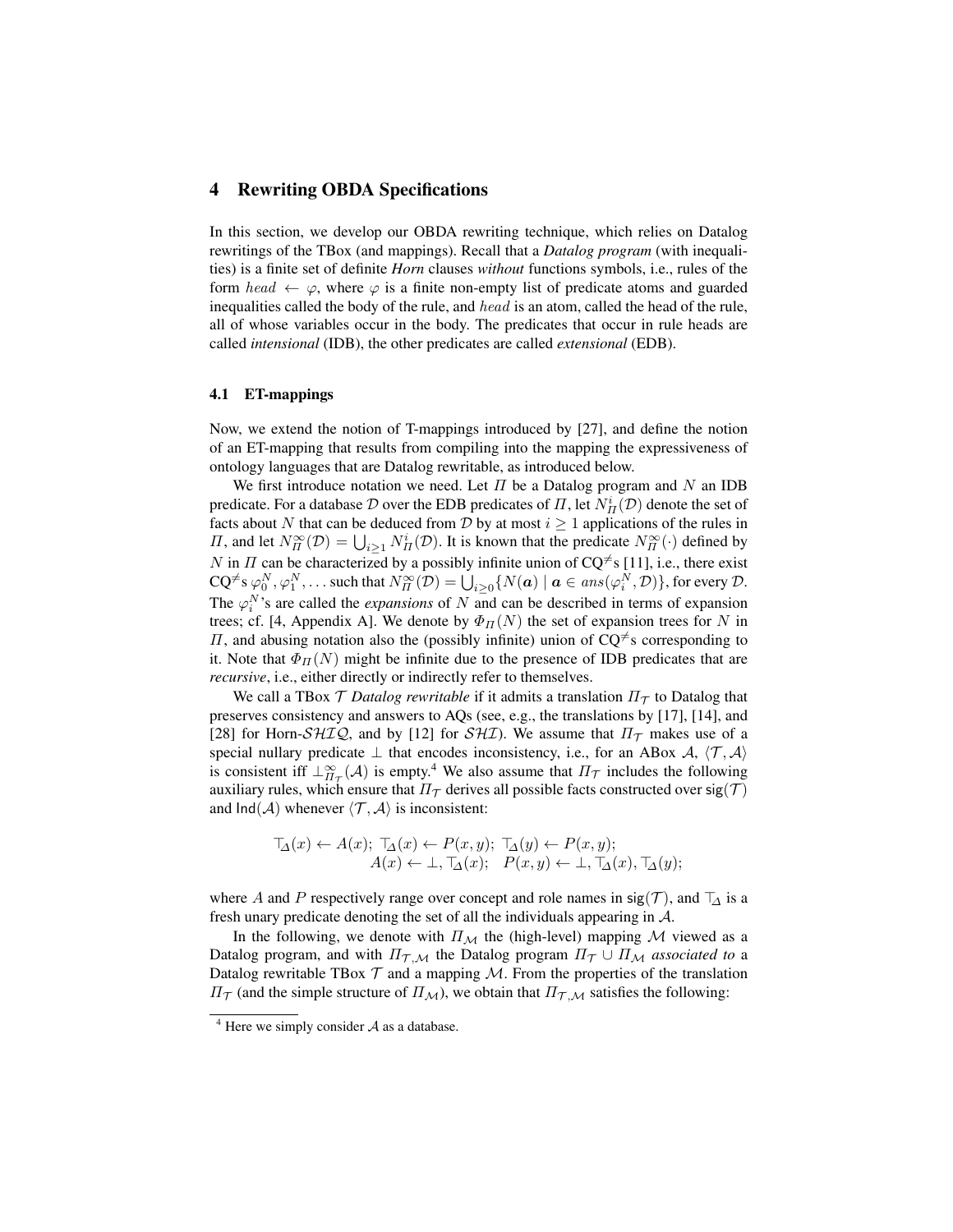**Input:** Horn- $ALCHIQ$  TBox  $T$  and mapping M. **Output:** *DL-Lite*<sub>R</sub> TBox  $\mathcal{T}_r$  and ET-mapping  $\mathcal{M}_c$ . **Step** 1:  $\mathcal{T}_1$  is obtained from  $\mathcal{T}$  by adding all CIs of the form  $\prod A_i \sqsubseteq \exists R. (\prod A'_j)$  entailed by  $\mathcal{T}$ , for concept names  $A_i, A'_j \in \text{sig}(\mathcal{T})$ . Step 2:  $\mathcal{T}_2$  = norm<sub>∃</sub>( $\mathcal{T}_1$ ). Step 3:  $\mathcal{T}_3$  = norm $\sqcap(\mathcal{T}_2)$ . **Step** 4:  $\mathcal{M}_c$  is etm $_{\mathcal{T}_3}(\mathcal{M})$ , and  $\mathcal{T}_r$  is the DL-Lite<sub>R</sub> TBox consisting of all DL-Lite<sub>R</sub> axioms over sig( $\mathcal{T}_3$ ) entailed by  $\mathcal{T}_3$  (including the trivial ones  $N \subseteq N$ ).

Fig. 1. OBDA specification rewriting procedure RewObda.

**Lemma 1.** Let  $\langle \mathcal{T}, \mathcal{M}, \mathcal{S} \rangle$  be an OBDA specification where  $\mathcal{T}$  is Datalog rewritable. *Then, for every database instance*  $D$  *of*  $S$ *, concept or role name*  $N$  *of*  $T$ *, and*  $a$  *in*  $\text{Ind}(\mathcal{A}_{\mathcal{M},\mathcal{D}})$ *, we have that*  $\langle \mathcal{T}, \mathcal{A}_{\mathcal{M},\mathcal{D}} \rangle \models N(\boldsymbol{a})$  *iff*  $N(\boldsymbol{a}) \in N^{\infty}_{\Pi_{\mathcal{T},\mathcal{M}}}(\mathcal{D})$ *.* 

For a predicate N, we say that an expansion  $\varphi^N \in \Phi_{\Pi_{\mathcal{T},\mathcal{M}}}(N)$  is *DB-defined* if  $\varphi^N$ is defined over database predicates. Now we are ready to define ET-mappings.

**Definition 3.** Let  $\langle T, M, S \rangle$  be an OBDA specification where  $T$  is Datalog rewritable. *The* ET-mapping *for* M *and* T, denoted  $\text{etm}_{\tau}(M)$ , is defined as the set of assertions *of the form*  $\varphi^N(x) \leadsto N(x)$  such that N is a concept or role name in T, and  $\varphi^N \in$  $\Phi_{\Pi_{\tau M}}(N)$  *is DB-defined.* 

It is easy to show that, for  $\mathcal{M}^{\prime} = \text{etm}_{\mathcal{T}}(\mathcal{M})$  and each database instance  $\mathcal{D}$ , the virtual ABox  $A_{\mathcal{M}',\mathcal{D}}$  (which can be defined for ET-mappings as for ordinary mappings) contains all facts entailed by  $\langle \mathcal{T}, \mathcal{A}_{M,D} \rangle$ . In this sense, the ET-mapping etm $\tau(\mathcal{M})$ plays for a Datalog rewritable TBox  $T$  the same role as T-mappings play for (the simpler) *DL-Lite*<sub>R</sub> TBoxes. Note that, in general, an ET-mapping is not a mapping, as it may contain infinitely many assertions. However,  $\mathcal{A}_{\mathcal{M}',\mathcal{D}}$  is still finite, given that it is constructed over the finite number of constants appearing in D.

#### 4.2 Rewriting Horn-ACCHIQ OBDA Specifications to *DL-Lite*<sub>R</sub>

Let  $\langle T, M, S \rangle$  be an OBDA specification, where T is a Horn-ALCHIQ TBox over a signature  $\Sigma$ . Procedure RewObda( $\mathcal{T}, \mathcal{M}$ ), in Figure 1, constructs a *DL-Lite*<sub>R</sub> TBox  $\mathcal{T}_r$ and an ET-mapping  $\mathcal{M}_c$  such that  $\langle \mathcal{T}_r, \mathcal{M}_c, \mathcal{S} \rangle$  is  $\Sigma$ -CQ inseparable from  $\langle \mathcal{T}, \mathcal{M}, \mathcal{S} \rangle$ .

In Step 2, the procedure applies to  $\mathcal{T}_1$  the normalization step norm $\exists$ , which gets rid of concepts of the form  $\exists R. (\bigcap A'_j)$  in the right-hand side of CIs. This is achieved by the following well-known substitution [1]: every CI  $\prod_{i=1}^{m} A_i \sqsubseteq \exists R \cdot (\prod_{j=1}^{n} A'_j)$  in  $\mathcal{T}_1$  is replaced with  $\prod_{i=1}^m A_i \sqsubseteq \exists P_{new}, P_{new} \sqsubseteq R$ , and  $\top \sqsubseteq \forall P_{new}.A'_j$ , for  $1 \leq j \leq n$ , where  $P_{new}$  is a fresh role name. Notice that the latter two forms of inclusions introduced by norm<sub>∃</sub> are actually in *DL-Lite*<sub> $\mathcal{R}$ </sub>, as  $\top \sqsubseteq \forall P_{new} \cdot A'_{j}$  is equivalent to  $\exists P_{new}^{-} \sqsubseteq A'_{j}$ . In Step 3, the procedure applies to  $\mathcal{T}_2$  a further normalization step, norm<sub> $\Box$ </sub>, which introduces a fresh concept name  $A_{A_1 \sqcap \cdots \sqcap A_n}$  for each concept conjunction  $A_1 \sqcap \cdots \sqcap A_n$  appearing in  $\mathcal{T}_2$ , and adds  $A_1 \sqcap \cdots \sqcap A_n \equiv A_{A_1 \sqcap \cdots \sqcap A_n}$ <sup>5</sup> to the TBox. Note that norm<sub>3</sub>( $\mathcal{T}_1$ )

<sup>&</sup>lt;sup>5</sup> We use ' $\equiv$ ' to abbreviate inclusion in both directions.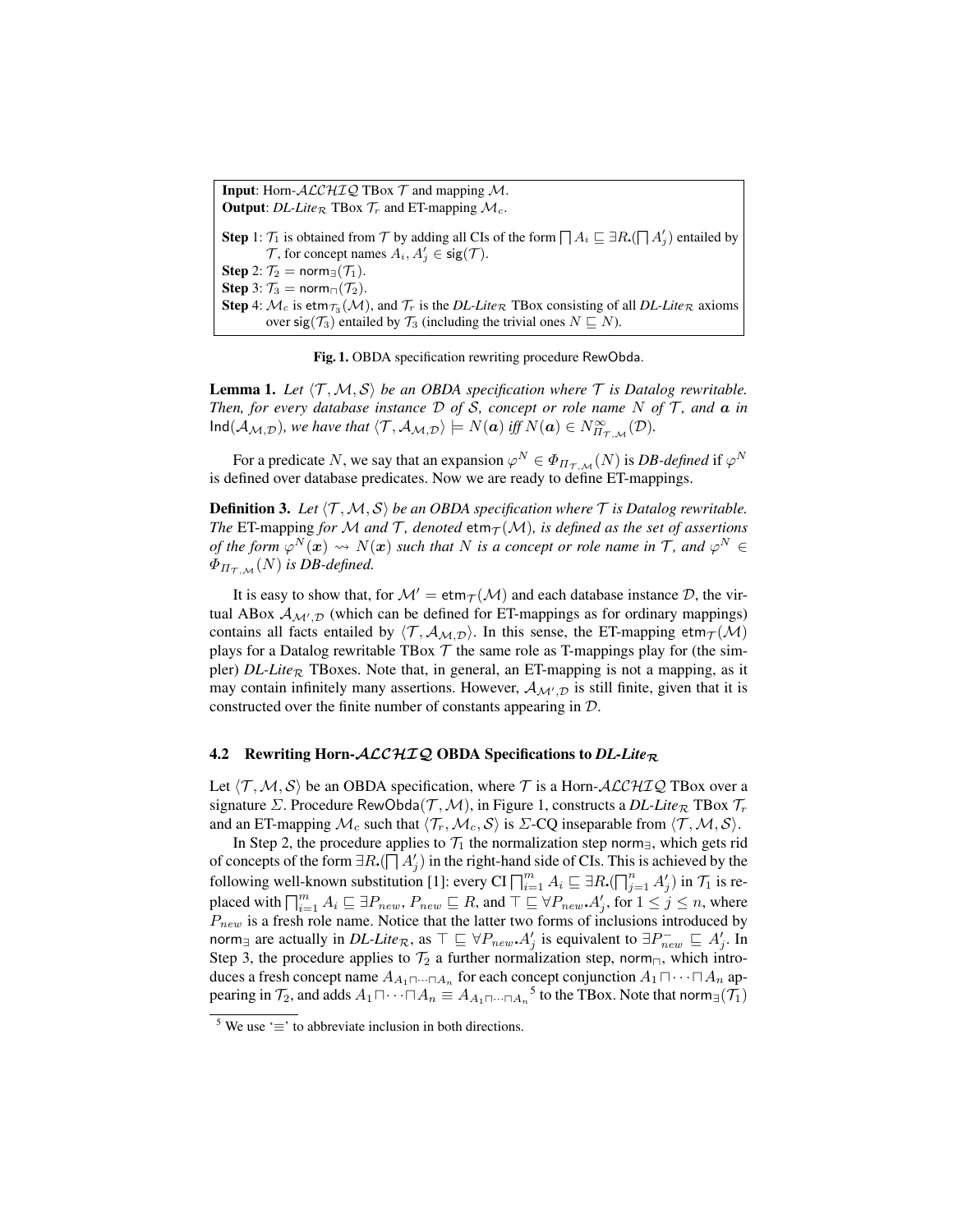and norm $\Gamma(T_1)$  are model-conservative extensions of  $\mathcal{T}_1$  and  $\mathcal{T}_2$ , respectively [21], as one can easily show. We denote by rew(T) the resulting TBox  $\mathcal{T}_r$ , which in general is exponential in the size of T, and by comp(T, M) the resulting ET-mapping  $\mathcal{M}_c$ , which in general is infinite.

**Example 1** Assume that the domain knowledge is represented by the TBox  $T =$  $\{$  CAcc $\Box$  in NameOf. Person  $\Box$  SAcc  $\}$  *about bank accounts. Its normalization is*  $\mathcal{T}^b$  = {Person  $\subseteq$  ∀inNameOf<sup>-</sup>.A<sub>1</sub>, CAcc  $\sqcap$  A<sub>1</sub>  $\subseteq$  SAcc}*. Assume that the database schema*  $\mathcal{S}^b$  consists of the two relations  $\mathsf{ENT}(\mathit{ID}, \mathit{TYPE}, \mathit{EMPID})$ ,  $\mathsf{PROD}(\mathit{NUM}, \mathit{TYPE}, \mathit{CUSTID})$ , *whose data are mapped to the ontology terms by means of the following mapping* M*:*

```
m_P: SELECT ID AS X FROM ENT WHERE ENT. TYPE='P' \rightsquigarrow Person(X)
m_N: SELECT NUM AS X, CUSTID AS Y FROM PROD \rightsquigarrow inNameOf(X, Y)
mc: SELECT NUM AS X FROM PROD P WHERE P. TYPE='B' ~ \rightarrow ~ CAcc(X)
```
*The corresponding high-level mapping* M<sup>b</sup> *consists of the assertions:*

 $h_P: \quad \{x \mid V_{\text{Person}}(x)\} \leadsto \text{Person}(x)$  $h_N: \{x, y \mid V_{inNameOf}(x, y)\} \rightsquigarrow$  inNameOf $(x, y)$  $h_{\mathsf{C}}: \{x \mid V_{\mathsf{CAcc}}(x)\} \rightsquigarrow \mathsf{CAcc}(x)$ 

*Now, consider the OBDA specification*  $\mathcal{P}^b = \langle \mathcal{T}^b, \mathcal{M}^b, \mathcal{S}^b \rangle$ *. The <code>RewObda</code> procedure invoked on*  $({\mathcal T}^b,{\mathcal M}^b)$  *produces:* 

- $-$  *The intermediate TBoxes*  $\mathcal{T}_1^b$  *and*  $\mathcal{T}_2^b$  *coinciding with*  $\mathcal{T}^b$ *, and*  $\mathcal{T}_3^b$  *extending*  $\mathcal{T}^b$  *with*  $A_{\mathsf{CAcc} \sqcap A_1} \equiv \mathsf{CAcc} \sqcap A_1.$
- $-$  *The ET-mapping*  $\mathcal{M}_c^b$  =  $etm_{\mathcal{T}_3^b}(\mathcal{M}^b)$ , which extends  $\mathcal{M}^b$  with the following three *assertions:*  $\{x \mid V_{\text{inNameOf}}(x, y), V_{\text{Person}}(y)\} \rightsquigarrow A_1(x);$ 
	- ${x | V_{\text{CAcc}}(x), V_{\text{inNameOf}}(x, y), V_{\text{Person}}(y)} \rightsquigarrow \text{SAcc}(x);$
	- $\{x\mid V_{\mathsf{CAC}}(x), V_{\mathsf{inNameOf}}(x,y), V_{\mathsf{Person}}(y)\}\leadsto A_{\mathsf{CACC} \sqcap A_1}(x).$

The procedure returns the DL-Lite<sub>R</sub>  $TBox$   $\mathcal{T}_r^b = \{A_{\mathsf{CAcc} \sqcap A_1} \sqsubseteq \mathsf{CAcc}, A_{\mathsf{CAcc} \sqcap A_1} \sqsubseteq A_1,$  $A_{\text{CAcc} \sqcap A_1} \subseteq \text{SAcc}$  *and the mapping*  $\mathcal{M}_c^b$ . It is possible to show that  $\mathcal{P}_{DL\text{-}Lie_R}^b =$  $\langle \mathcal{T}_r^b, \mathcal{M}_c^b, \mathcal{S}^b \rangle$  is a CQ-rewriting of  $\mathcal{P}^b$  into DL-Lite<sub>R</sub>.

The TBox  $\mathcal{T}_3$  obtained as an intermediate result in Step 3 of RewObda $(\mathcal{T}, \mathcal{M})$ , is a model-conservative extension of  $\mathcal{T}$ , tailored towards capturing in *DL-Lite*<sub>R</sub> the answers to tree-shaped CQs. This is obtained by introducing in Step 2 sufficiently many new role names, and in Step 3 new concept names, so as to capture entailed axioms that generate the tree-shaped parts of models. Note that at-most number restrictions do not participate in the generation of the tree-shaped parts of models, hence are not considered explicitly in Steps 1 to 3. On the other hand, the ET-mapping  $\mathcal{M}_c = \text{comp}(\mathcal{T}, \mathcal{M})$  generates from a database instance a virtual ABox  $A<sup>v</sup>$  that is complete with respect to all ABox facts that might be involved in the generation of the tree-shaped parts of models of  $\mathcal{T}_r$  and  $A<sup>v</sup>$ . This allows us to prove the main result of this section.

**Theorem 2.** Let  $\langle T, M, S \rangle$  be an OBDA specification such that  $T$  is a *Horn-ALCHIQ TBox, and let*  $\langle T_r, M_c \rangle$  = RewObda(T, M)*. Then*  $\langle T, M, S \rangle$  *and*  $\langle \mathcal{T}_r, \mathcal{M}_c, \mathcal{S} \rangle$  *are*  $\Sigma$ -CQ *inseparable, for*  $\Sigma = \text{sig}(\mathcal{T})$ *.* 

Clearly,  $\langle \mathcal{T}_r, \mathcal{M}_c, \mathcal{S} \rangle$  is a candidate for being a CQ-rewriting of  $\langle \mathcal{T}, \mathcal{M}, \mathcal{S} \rangle$  into *DL*-*Lite*<sub>R</sub>. However, since  $M_c$  might be an infinite set,  $\langle \mathcal{T}_r, M_c, \mathcal{S} \rangle$  might not be an OBDA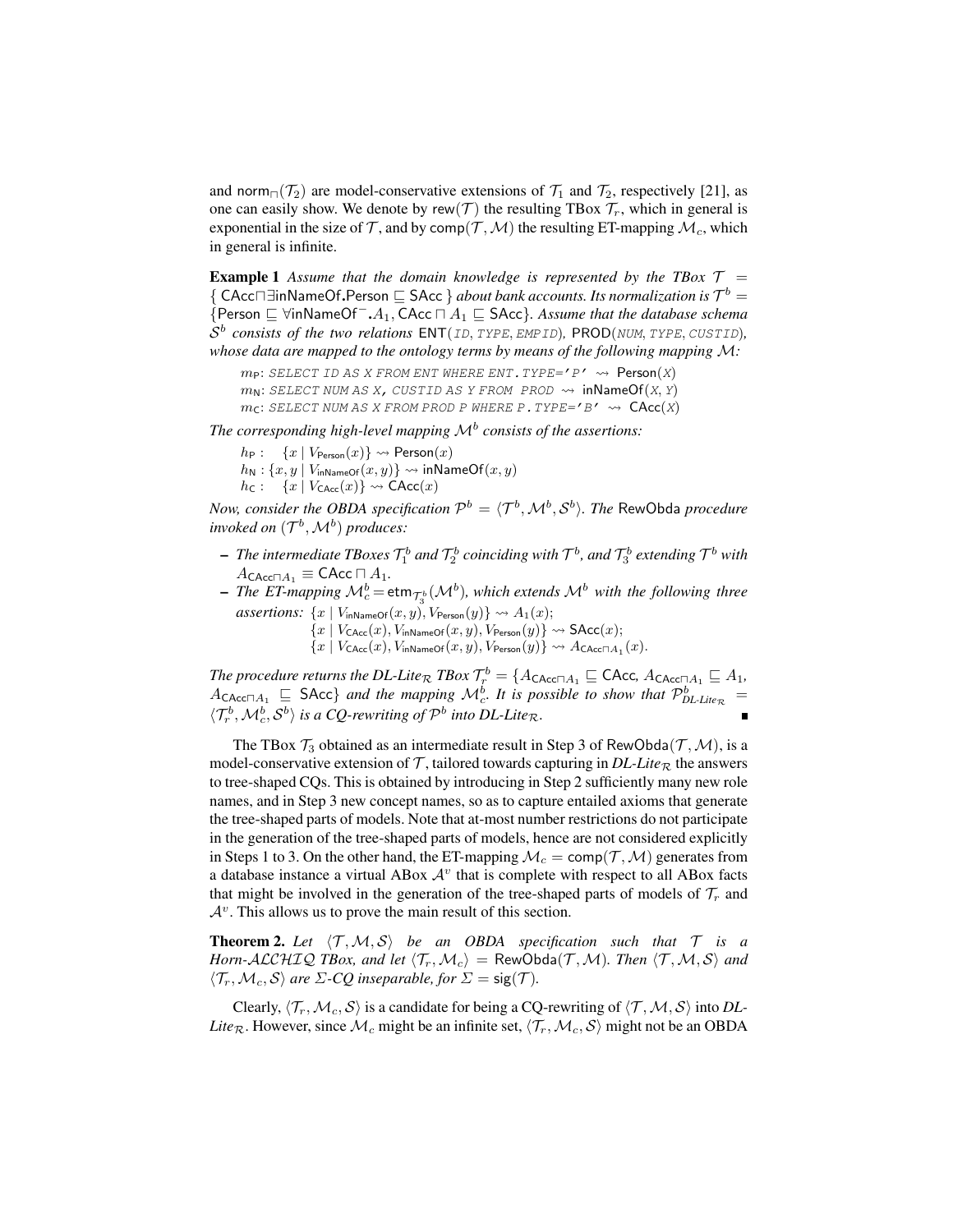specification and hence might not be effectively usable for query answering. Next we address this issue, and show that in some cases we obtain proper CQ-rewritings, while in others we have to resort to approximations.

#### 5 Approximating OBDA Specifications

To obtain from an ET-mapping a proper mapping, we exploit the notion of predicate boundedness in Datalog, and use a bound on the depth of Datalog expansion trees.

An IDB predicate N is said to be *bounded* in a Datalog program Π, if there exists a constant k depending only on  $\Pi$  such that, for every database  $D$ , we have  $N_H^k(D)$  =  $N_H^{\infty}(\mathcal{D})$  [11]. If N is bounded in  $\Pi$ , then there exists an equivalent Datalog program  $\Pi'$  such that  $\Phi_{\Pi'}(N)$  is *finite*, and thus represents a finite union of CQ<sup> $\neq$ </sup>s. It is well known that predicate boundedness for Datalog is undecidable in general [15]. We say that  $\Omega$  is a *boundedness oracle* if for a Datalog program  $\Pi$  and a predicate  $N$  it returns one of the three answers: N is bounded in  $\Pi$ , N is not bounded in  $\Pi$ , or unknown. When N is bounded,  $\Omega$  returns also a *finite* union of CQ<sup> $\neq$ </sup>s, denoted  $\Omega_{\Pi}(N)$ , defining N. Given a constant  $k$ ,  $\Phi_H^k(N)$  denotes the set of trees (and the corresponding union of  $CQ^{\neq}$ s) in  $\Phi_{\Pi}(N)$  of depth at most k, hence  $\Phi_{\Pi}^{k}(N)$  is always finite.

We introduce a *cutting operator*  $\text{cut}_k^{\Omega}$ , which is parametric with respect to the cutting depth  $k > 0$  and the boundedness oracle  $\Omega$ , which, when applied to a predicate N and a Datalog program  $\Pi$ , returns a finite union of CQ<sup> $\neq$ </sup>s as follows:

$$
\text{cut}_{k}^{\Omega}(N,\Pi) = \begin{cases} \Omega_{\Pi}(N), & \text{if } N \text{ is bounded in } \Pi \text{ w.r.t. } \Omega \\ \Phi_{\Pi}^{k}(N), & \text{otherwise.} \end{cases}
$$

We apply cutting also to ET-mappings: given an ET-mapping  $\text{etm}_{\mathcal{T}}(\mathcal{M})$ , the *mapping* cut $k^{\Omega}$ (etm $_{\mathcal{T}}(\mathcal{M})$ ) is the (finite) set of mapping assertions  $\varphi^N(\bm{x}) \leadsto N(\bm{x})$  s.t. N is a concept or role name in  $\mathcal{T}$ , and  $\varphi^N \in \text{cut}_k^{\Omega}(N, \Pi_{\mathcal{T}, \mathcal{M}})$  is DB-defined.

The following theorem provides a sufficient condition for CQ-rewritability into *DL-Lite* $\pi$  in terms of the well-known notion of first-order (FO)-rewritability, which we recall here: a query q is *FO-rewritable* with respect to a TBox  $\mathcal{T}$ , if there exists a FO query q' such that  $cert(q, \langle T, A \rangle) = ans(q', A)$ , for every ABox A over sig(T) (viewed as a database). It uses the fact that if an AQ is FO-rewritable with respect to a Horn-ALCHIQ TBox  $\mathcal{T}$ , then it is actually rewritable into a union of  $CQ^{\neq}s$ , and the fact that if  $\mathcal T$  is FO-rewritable for AQs (i.e., every AQ is FO-rewritable with respect to T), then each concept and role name is bounded in  $\Pi_{\mathcal{T}}$  [22, 2].

**Theorem 3.** Let  $\langle T, M, S \rangle$  be an OBDA specification such that  $T$  is a *Horn-ALCHIQ TBox. Further, let*  $\mathcal{T}_r = \text{rew}(\mathcal{T})$  *and*  $\mathcal{M}' = \text{cut}_k^{\Omega}(\text{comp}(\mathcal{T}, \mathcal{M}))$ *, for a boundedness oracle*  $\Omega$  *and some*  $k > 0$ *. If*  $\mathcal{T}$  *is FO-rewritable for AQs, then*  $\langle T, M, S \rangle$  *is* CQ-rewritable *into DL-Lite<sub>R</sub>*, and  $\langle T_r, M', S \rangle$  *is its* CQ-rewriting. *Otherwise,*  $\langle \mathcal{T}_r, \mathcal{M}', \mathcal{S} \rangle$  *is a* sound CQ-approximation *of*  $\langle \mathcal{T}, \mathcal{M}, \mathcal{S} \rangle$  *in DL-Lite*<sub>R</sub>.

This gives us decidable conditions for rewritability of OBDA specifications in several significant cases. It is shown by [2] and [22] that FO-rewritability of AQs relative to Horn-SHI-TBoxes, Horn-ALCF-TBoxes, and Horn-ALCIF-TBoxes of depth two is decidable. In fact, these FO-rewritability algorithms provide us with a boundedness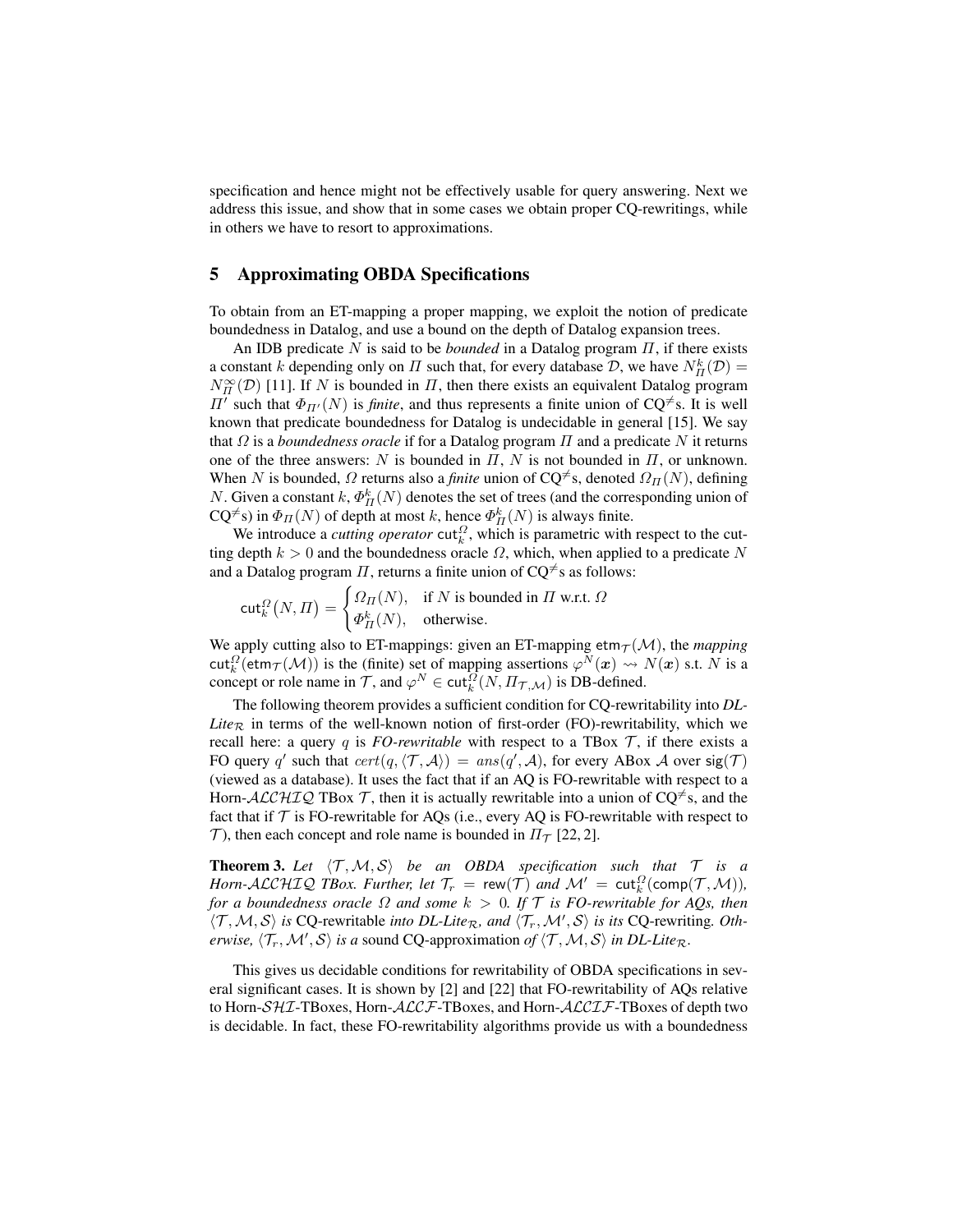oracle  $\Omega$ : for each concept and role name N in T, they return a FO-rewriting of the AQ  $N(x)$  that combined with the mapping M results in  $\Omega_{\Pi_{\tau,M}}(N)$ .

Unfortunately, a complete characterization of CQ-rewritability into  $DL\text{-}Like_{\mathcal{R}}$  is not possible if arbitrary FO-queries are allowed in the (low-level) mapping.

Theorem 4. The problem of checking whether an OBDA specification with an  $\mathcal{EL}$  on*tology and FO source queries in the mapping is CQ-rewritable into*  $DL\text{-}Life_{\mathcal{R}}$  *is undecidable.*

However, if we admit only unions of CQs in the (low-level) mapping, it follows from decidability of boundedness of monadic Datalog programs [11] that we can fully characterize CQ-rewritability.

Theorem 5. *The problem of checking whether an OBDA specification with a Horn-*ALCHI *ontology of depth one and unions of CQs as source queries in the mapping is CQ-rewritable into DL-Lite*<sub> $R$ </sub> *is decidable.* 

#### 6 Implementation

To demonstrate the feasibility of our OBDA specification rewriting technique, we implemented the  $ONTOPROX^6$  prototype system and evaluated it over synthetic and real OBDA instances. It relies on the OBDA reasoner  $\text{ONTOP}^7$  and the complete Horn- $\mathcal{SHIQ}$  CQ-answering system CLIPPER $^8$ , used as Java libraries, on a standard Prolog engine (SWI-PROLOG<sup>9</sup>), and on an OWL 2 reasoner (HERMIT<sup>10</sup>).

Essentially, ONTOPROX implements the rewriting and compiling procedure described in Figure 1, but instead of computing the (possibly infinite) ET-mapping comp(T, M), it computes its finite part cut<sub>k</sub>(comp(T, M)). So, it gets as input an OWL 2 OBDA specification  $\langle \mathcal{T}_{\text{OWL2}}, \mathcal{M}, \mathcal{S} \rangle$  and a positive integer k, and produces a  $DL\text{-}Life_R$  OBDA specification that can be used with any OBDA system. Below we describe some of the implementation details:

- (1)  $\mathcal{T}_{\text{OWL2}}$  is first approximated to the Horn-SHIQ TBox  $\mathcal{T}$  by dropping the axioms outside this fragment.
- (2)  $\mathcal T$  is translated into a (possibly recursive) Datalog program  $\Pi$  and saturated with all CIs of the form  $\prod A_i \sqsubseteq \exists R \cdot (\prod A'_j)$ , using functionalities provided by CLIPPER.
- (3) The expansions cut<sub>k</sub>( $\Phi_{\Pi}(X)$ ) are computed by an auxiliary Prolog program using Prolog meta-programming.
- (4) To produce actual mappings that can be used by an OBDA reasoner, the views in the high-level mapping  $cut_k(comp(\mathcal{T}, \mathcal{M}))$  are replaced with their original SQL definitions using functionalities of ONTOP.
- (5) The *DL-Lite*<sub>R</sub> closure is computed by relying on the OWL 2 reasoner for Horn--SHIQ TBox classification.

<sup>6</sup> https://github.com/ontop/ontoprox/

 $^7$  http://ontop.inf.unibz.it/<br>8 http://www.by.tunics.co.it

http://www.kr.tuwien.ac.at/research/systems/clipper/

<sup>9</sup> http://www.swi-prolog.org/

<sup>10</sup> http://hermit-reasoner.com/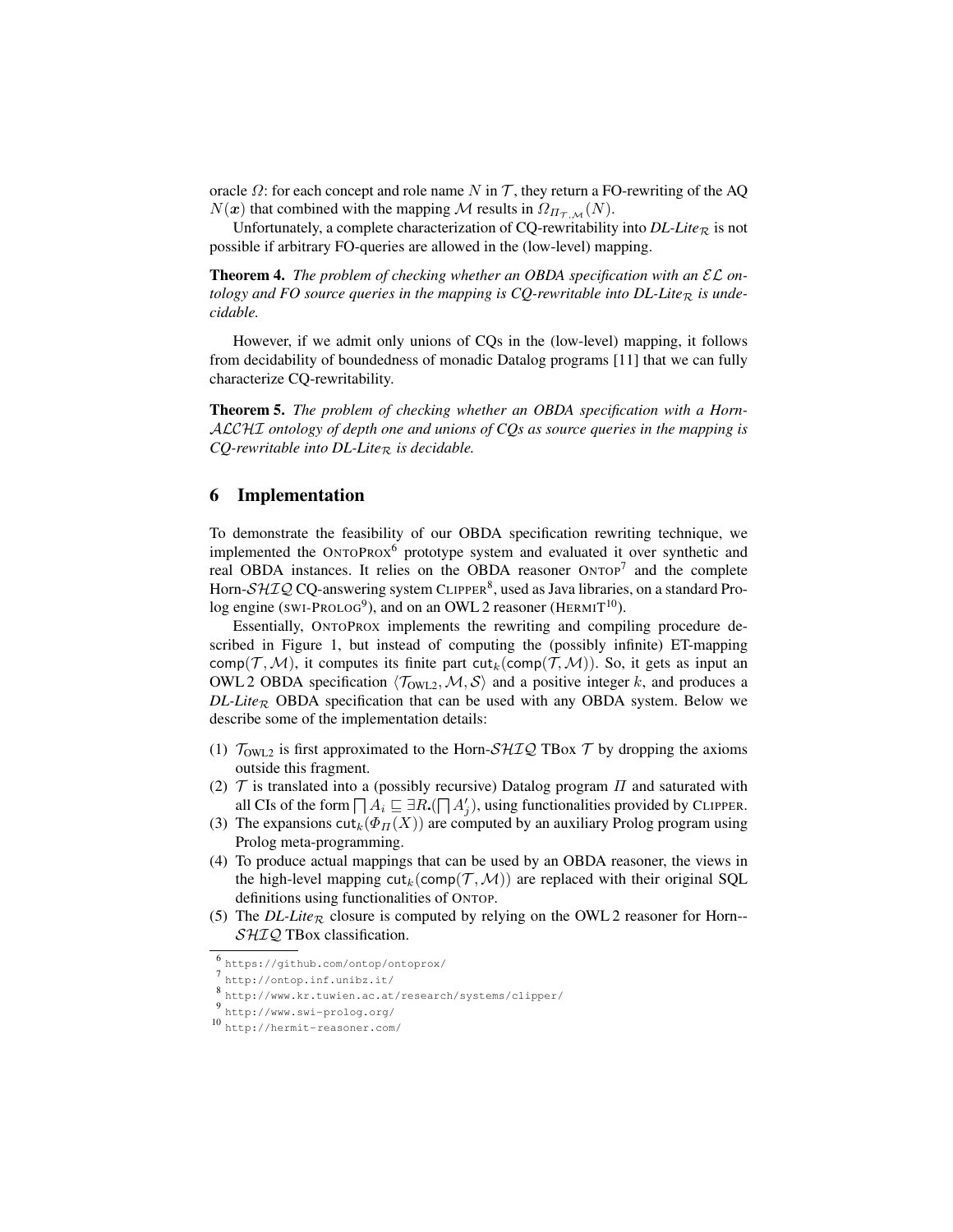For the experiments, we have considered two scenarios:

**UOBM.** The university ontology benchmark (UOBM) [23] comes with a  $\mathcal{SHOLN}$ ontology (with 69 concepts, 35 roles, 9 attributes, and 204 TBox axioms), and an ABox generator. We have designed a suitable database schema for the generated ABox, converted the ABox to a 10MB database instance for the schema, and manually created the mapping, consisting of 96 assertions<sup>11</sup>.

Telecom benchmark. The telecommunications ontology models a portion of the network of a leading telecommunications company, namely the portion connecting subscribers to the operating centers of their service providers. The current specification consists of an OWL 2 ontology with 152 concepts, 53 roles, 73 attributes, 458 TBox axioms, and of a mapping with 264 mapping assertions. The database instance contains 32GB of real-world data.

For each OBDA instance  $\langle\langle \mathcal{T}, \mathcal{M}, \mathcal{S}\rangle, \mathcal{D}\rangle$ , we have evaluated the number of query answers and the query answering time with respect to five different setups:

- (1) The default behavior of ONTOP v1.15, which simply ignores all non-*DL-Lite*<sub>R</sub> axioms in T, i.e., using  $\langle \mathcal{T}^1, \mathcal{M}, \mathcal{S} \rangle$  where  $\mathcal{T}^1$  are all the *DL-Lite*<sub>R</sub> axioms in T.
- (2) The local semantic approximation (LSA) of  $T$  in *DL-Lite<sub>R</sub>*, i.e., using  $\langle T^2, M, S \rangle$ where  $\mathcal{T}^2$  is obtained as the union, for each axiom  $\alpha \in \mathcal{T}$ , of the set of *DL-Lite*<sub>R</sub> axioms  $\Gamma(\alpha)$  entailed by  $\alpha$  [10].
- (3) The global semantic approximation (GSA) of  $T$  in *DL-Lite<sub>R</sub>*, i.e., using  $\langle \mathcal{T}^3, \mathcal{M}, \mathcal{S} \rangle$  where  $\mathcal{T}^3$  is the *DL-Lite*<sub>R</sub> closure of  $\mathcal{T}$  [25].
- (4) Result of ONTOPROX, i.e.,  $\langle \text{rew}(\mathcal{T}), \text{cut}_5(\text{comp}(\mathcal{T},\mathcal{M})), \mathcal{S} \rangle$ .
- (5) CLIPPER over the materialization of the virtual ABox.

The details of the evaluation can be found in [4].

#### 7 Conclusions

We proposed a novel framework for rewriting and approximating OBDA specifications in an expressive ontology language to specifications in a weaker language, in which the core idea is to exploit the mapping layer to encode part of the semantics of the original specification, and we developed techniques for  $DL\text{-}Like_{\mathcal{R}}$  as the target language.

We plan to continue our work along the following directions: *(i)* extend our technique to Horn- $\mathcal{SHTQ}$ , and, more generally, to Datalog rewritable TBoxes [12]; *(ii)* deepen our understanding of the computational complexity of deciding CQrewritability of OBDA specifications into  $DL\text{-}Life_{\mathcal{R}}$ ; *(iii)* extend our technique to SPARQL queries under different OWL entailment regimes [19]; *(iv)* carry out more extensive experiments, considering queries that contain existentially quantified variables. This will allow us to verify the effectiveness of RewObda, which was designed specifically to deal with existentially implied objects.

Acknowledgement. This work is partially supported by the EU under the large-scale integrating project (IP) Optique (*Scalable End-user Access to Big Data*), grant agreement n. FP7-318338. We thank Martin Rezk for insightful discussions, and Benjamin Cogrel and Elem Güzel for help with the experimentation.

<sup>11</sup> https://github.com/ontop/ontop-examples/tree/master/aaai-2016-ontoprox/uobm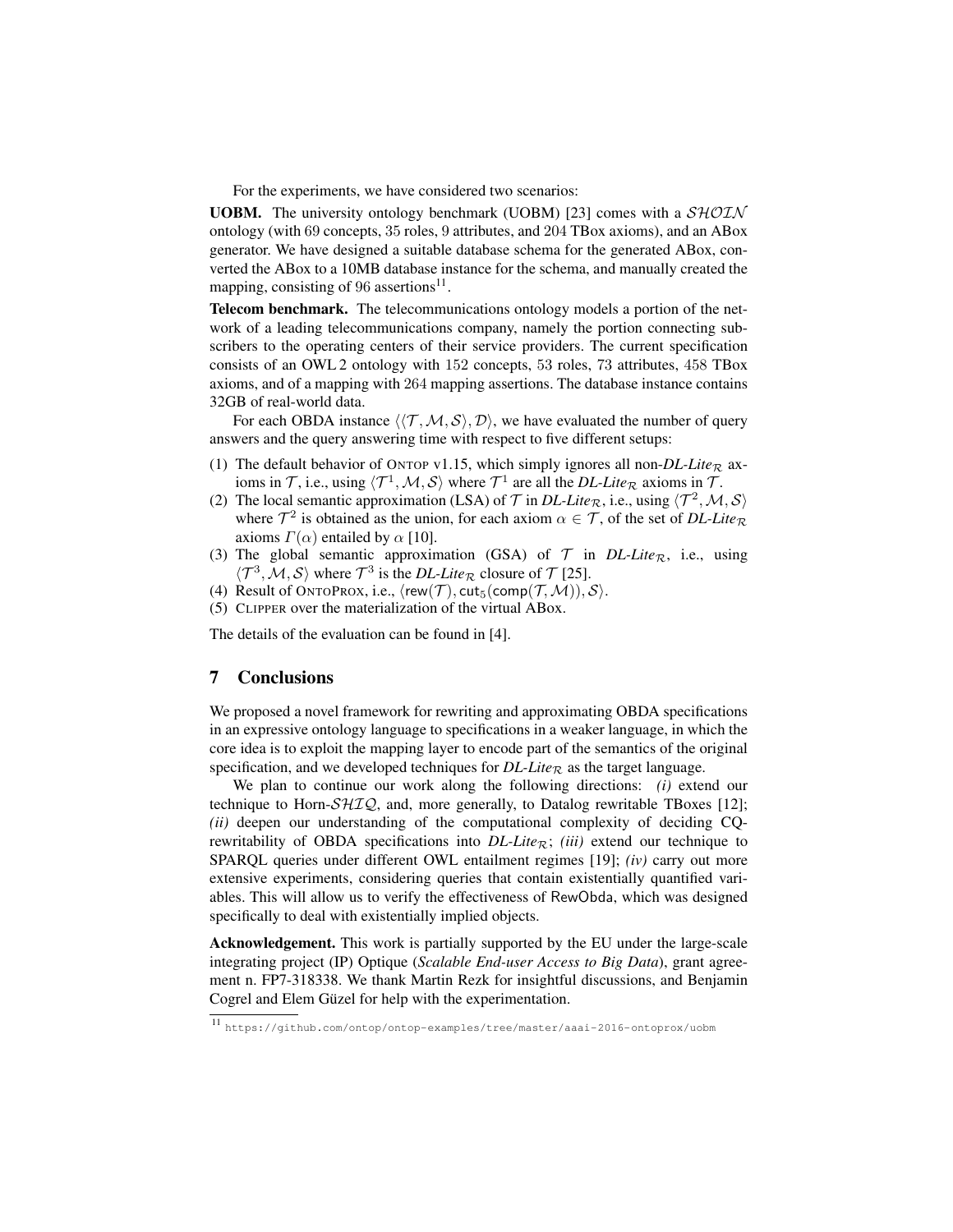#### References

- 1. Alessandro Artale, Diego Calvanese, Roman Kontchakov, and Michael Zakharyaschev. The *DL-Lite* family and relations. *J. of Artificial Intelligence Research*, 36:1–69, 2009.
- 2. Meghyn Bienvenu, Carsten Lutz, and Frank Wolter. First-order rewritability of atomic queries in Horn description logics. In *Proc. of the 23rd Int. Joint Conf. on Artificial Intelligence (IJCAI)*, pages 754–760, 2013.
- 3. Meghyn Bienvenu and Riccardo Rosati. Query-based comparison of OBDA specifications. In *Proc. of the 28th Int. Workshop on Description Logic (DL)*, volume 1350 of *CEUR Electronic Workshop Proceedings*, 2015.
- 4. Elena Botoeva, Diego Calvanese, Valerio Santarelli, Domenico Fabio Savo, Alessandro Solimando, and Guohui Xiao. Beyond OWL 2 QL in OBDA: Rewritings and approximations (Extended version). CoRR Technical Report abs/1511.08412, arXiv.org e-Print archive, 2015. Available at http://arxiv.org/abs/1511.08412.
- 5. Elena Botoeva, Diego Calvanese, Valerio Santarelli, Domenico Fabio Savo, Alessandro Solimando, and Guohui Xiao. Beyond OWL 2 QL in OBDA: Rewritings and approximations. In *Proc. of the 30th AAAI Conf. on Artificial Intelligence (AAAI)*, 2016.
- 6. Elena Botoeva, Roman Kontchakov, Vladislav Ryzhikov, Frank Wolter, and Michael Zakharyaschev. Query inseparability for description logic knowledge bases. In *Proc. of the 14th Int. Conf. on the Principles of Knowledge Representation and Reasoning (KR)*, pages 238–247. AAAI Press, 2014.
- 7. Diego Calvanese, Giuseppe De Giacomo, Domenico Lembo, Maurizio Lenzerini, Antonella Poggi, Mariano Rodriguez-Muro, and Riccardo Rosati. Ontologies and databases: The *DL-Lite* approach. In *5th Reasoning Web Int. Summer School Tutorial Lectures (RW)*, volume 5689 of *LNCS*, pages 255–356. Springer, 2009.
- 8. Diego Calvanese, Giuseppe De Giacomo, Domenico Lembo, Maurizio Lenzerini, and Riccardo Rosati. Tractable reasoning and efficient query answering in description logics: The *DL-Lite* family. *J. of Automated Reasoning*, 39(3):385–429, 2007.
- 9. Diego Calvanese, Giuseppe De Giacomo, Domenico Lembo, Maurizio Lenzerini, and Riccardo Rosati. Data complexity of query answering in description logics. *Artificial Intelligence*, 195:335–360, 2013.
- 10. Marco Console, Jose Mora, Riccardo Rosati, Valerio Santarelli, and Domenico Fabio Savo. ´ Effective computation of maximal sound approximations of description logic ontologies. In *Proc. of the 13th Int. Semantic Web Conf. (ISWC)*, volume 8797 of *LNCS*, pages 164–179. Springer, 2014.
- 11. Stavros S. Cosmadakis, Haim Gaifman, Paris C. Kanellakis, and Moshe Y. Vardi. Decidable optimization problems for database logic programs. In *Proc. of the 20th ACM SIGACT Symp. on Theory of Computing (STOC)*, pages 477–490, 1988.
- 12. Bernardo Cuenca Grau, Boris Motik, Giorgos Stoilos, and Ian Horrocks. Computing datalog rewritings beyond Horn ontologies. In *Proc. of the 23rd Int. Joint Conf. on Artificial Intelligence (IJCAI)*, pages 832–838, 2013.
- 13. Floriana Di Pinto, Domenico Lembo, Maurizio Lenzerini, Riccardo Mancini, Antonella Poggi, Riccardo Rosati, Marco Ruzzi, and Domenico Fabio Savo. Optimizing query rewriting in ontology-based data access. In *Proc. of the 16th Int. Conf. on Extending Database Technology (EDBT)*, pages 561–572. ACM Press, 2013.
- 14. Thomas Eiter, Magdalena Ortiz, Mantas Simkus, Trung-Kien Tran, and Guohui Xiao. Query rewriting for Horn-SHIQ plus rules. In *Proc. of the 26th AAAI Conf. on Artificial Intelligence (AAAI)*, pages 726–733. AAAI Press, 2012.
- 15. Haim Gaifman, Harry G. Mairson, Yehoshua Sagiv, and Moshe Y. Vardi. Undecidable optimization problems for database logic programs. In *Proc. of the 2nd IEEE Symp. on Logic in Computer Science (LICS)*, pages 106–115, 1987.